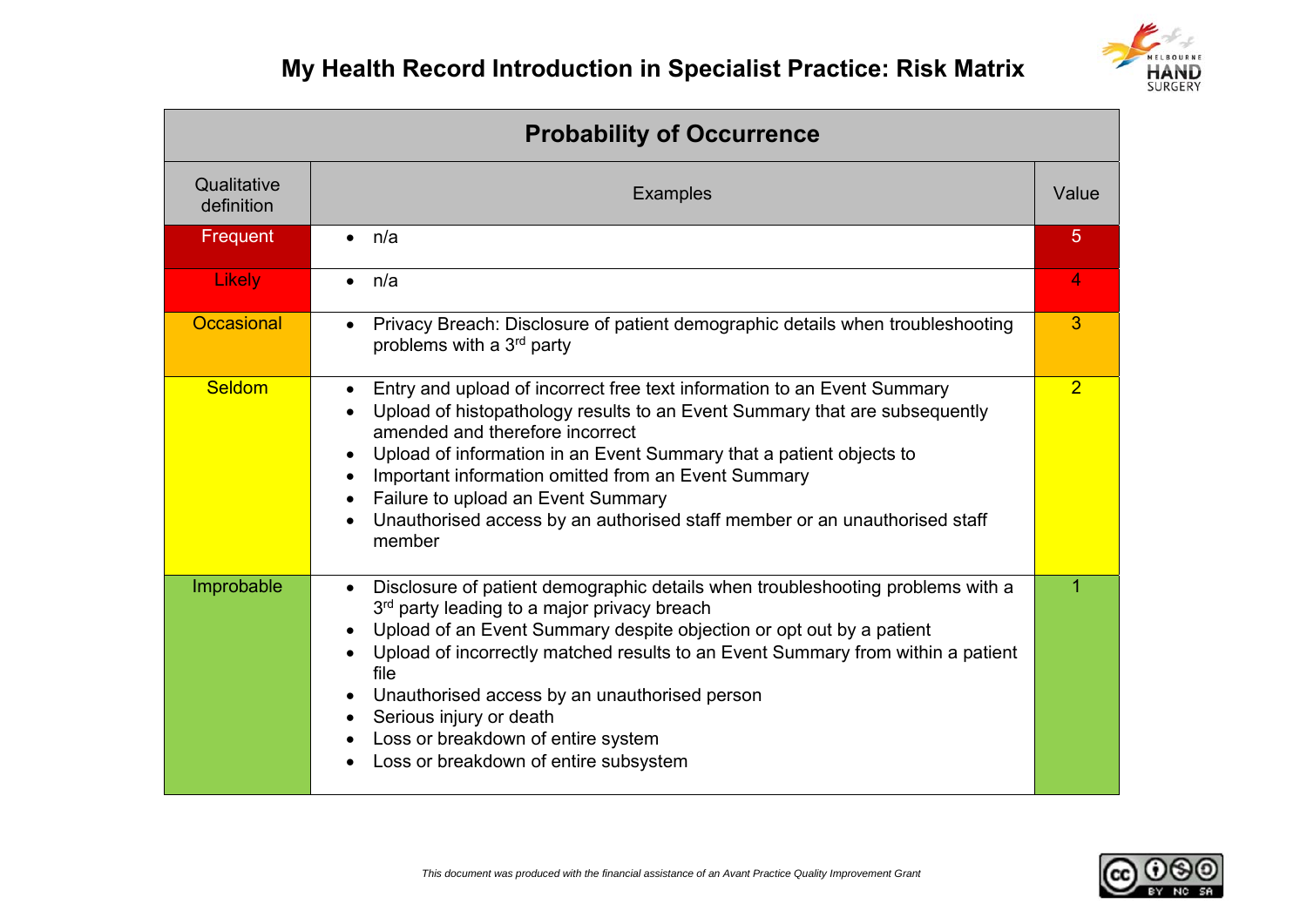

| <b>Severity of Occurrence</b> |                                                                                                                                                                                                                                                                                                                                                                                                                                                                                                                                                                                                      |       |  |  |  |  |
|-------------------------------|------------------------------------------------------------------------------------------------------------------------------------------------------------------------------------------------------------------------------------------------------------------------------------------------------------------------------------------------------------------------------------------------------------------------------------------------------------------------------------------------------------------------------------------------------------------------------------------------------|-------|--|--|--|--|
| Severity                      | <b>Examples</b>                                                                                                                                                                                                                                                                                                                                                                                                                                                                                                                                                                                      | Value |  |  |  |  |
| Catastrophic                  | Serious injury or death (multiple)<br>Loss or breakdown of entire system                                                                                                                                                                                                                                                                                                                                                                                                                                                                                                                             | A     |  |  |  |  |
| <b>Critical</b>               | Serious injury or death<br>Loss or breakdown of entire sub-system                                                                                                                                                                                                                                                                                                                                                                                                                                                                                                                                    | B     |  |  |  |  |
| <b>Moderate</b>               | Privacy Breach: Unauthorised access by an unauthorised person<br>$\bullet$<br>Upload of histopathology results to an Event Summary that are subsequently<br>amended and therefore incorrect<br>Disclosure of patient demographic details when troubleshooting problems with a 3 <sup>rd</sup><br>party leading to a further serious privacy breach<br>Upload of incorrectly matched results to an Event Summary from within a patient file                                                                                                                                                           | C     |  |  |  |  |
| <b>Minor</b>                  | Privacy Breach: Unauthorised access by an authorised staff member or an<br>unauthorised staff member<br>Privacy Breach: Disclosure of patient demographic details when troubleshooting<br>$\bullet$<br>problems with a 3 <sup>rd</sup> party<br>Entry and upload of incorrect free text information to an Event Summary<br>$\bullet$<br>Upload of information in an Event Summary that a patient objects to<br>$\bullet$<br>Important information omitted from an Event Summary<br>Privacy Breach: Unauthorised access by an authorised staff member or an<br>$\bullet$<br>unauthorised staff member | D     |  |  |  |  |
| Negligible                    | Failure to upload an Event Summary                                                                                                                                                                                                                                                                                                                                                                                                                                                                                                                                                                   | F     |  |  |  |  |